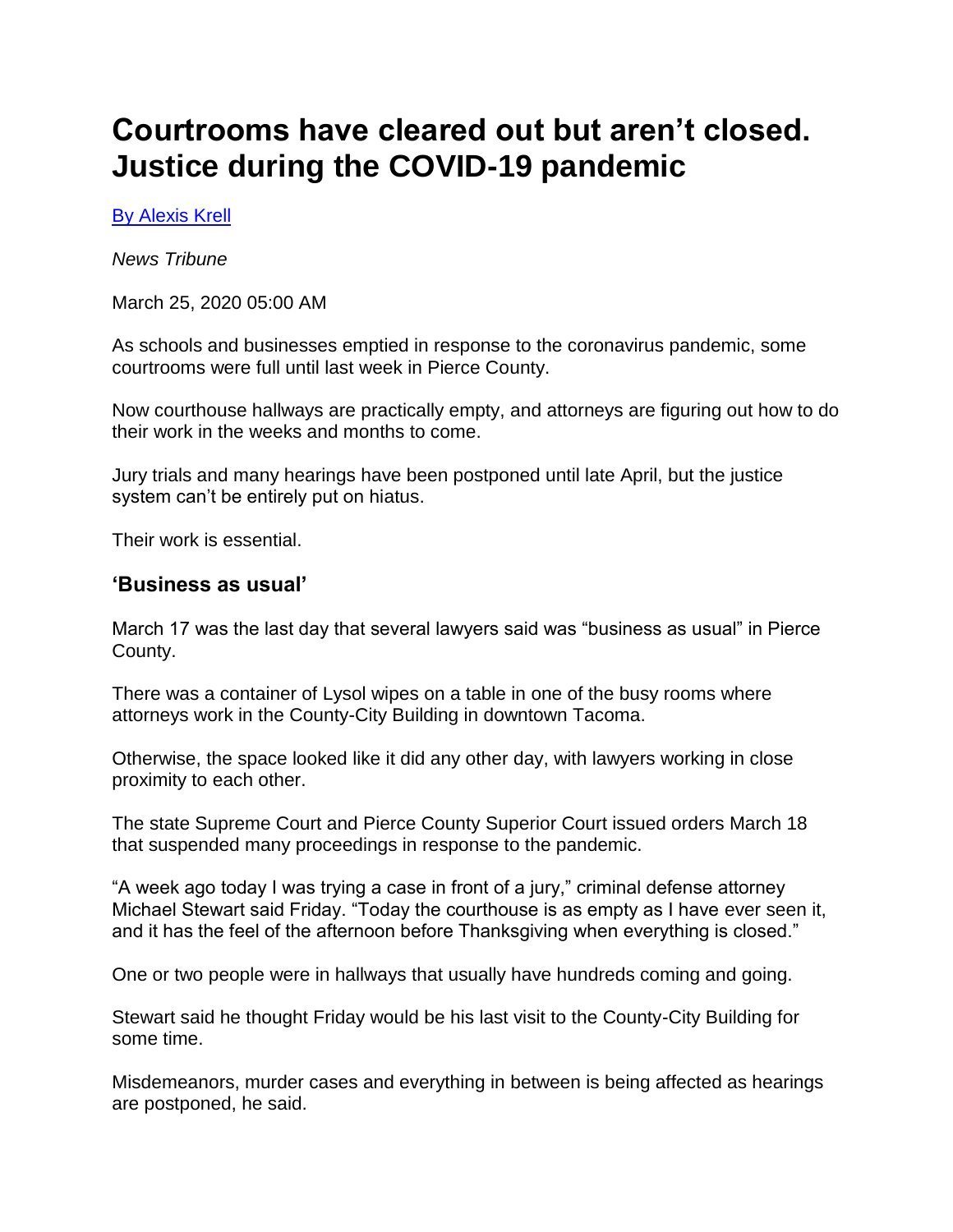"We know that when we come back, these issues didn't go away," he said. "... Those of us who have been around long enough have seen how even a few days of court shutdowns means that literally hundreds of people have to be re-summoned for court dates."

He expects a drop in the number of arrests and filings, but that they'll still happen.

"I cannot see us stopping the process of arrest, charging and addressing conditions of release," Stewart said.

There are still matters he expects to visit the jail for, where he'll appear in court with his clients via video.

"I'll tell you, the biggest danger to my family is me, quite frankly, going in and out of the courthouse and in and out of the jail," he said. "I'm doing everything I can to limit my contact with other people."

Lawyers have brought home bankers boxes full of files to read and have been relentless with emails and phone calls to make working remotely possible, Stewart said.

"Prosecutors have brought home tremendous amounts of work," he said. "... reading reports, scheduling witness interviews via telephone, via Skype."

#### **The skeleton crew**

Deputy prosecutor Adam Roberts has been part of a skeleton crew at the courthouse.

There were maybe a couple dozen people in one busy courtroom gallery March 17, he said.

The court commissioner tried to stagger who was present by asking people there for a certain type of hearing to wait outside and to keep space between themselves and others.

There were only two people in the gallery later in the week.

"One individual who was there for his own arraignment, and that ended up I believe getting rescheduled," Robert said. "One person who was there was a victim on a domestic violence-related case."

He said the room where many attorneys work in close proximity behind-the-scenes has maybe 30 or 40 lawyers in it on a busy day.

"Right now it's probably in the single digits," he said Friday.

Roberts noted that they're working off court schedules made a few weeks ago.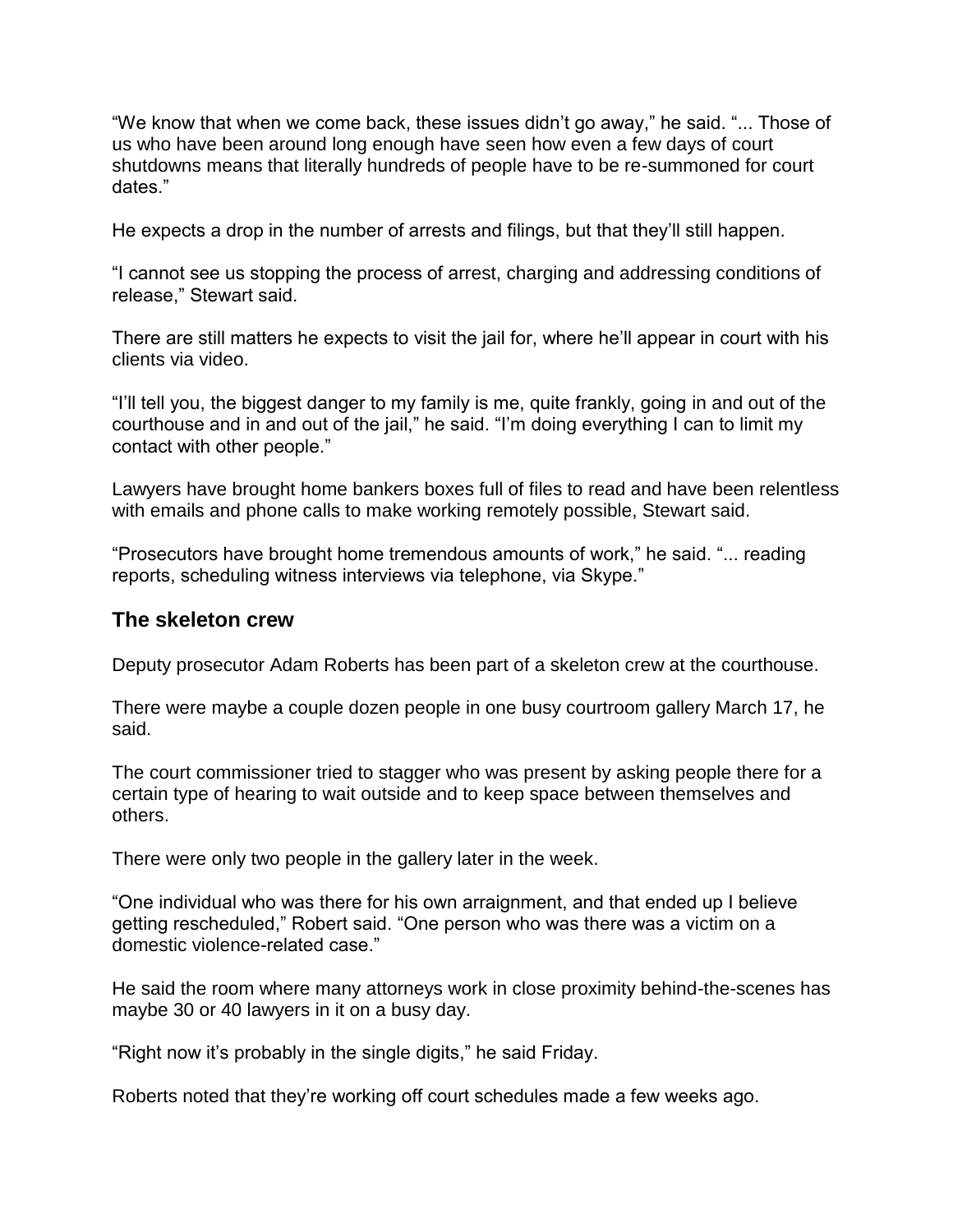"But now as things are kind of being set out, we'll hopefully just be tackling the most serious in-custody matters here at the courthouse," he said.

He said they're trying to make sure people who aren't in custody communicate with their attorneys, to limit as much as possible who goes to the courthouse.

### **Not everyone has a phone**

Laura Rodgers, chair of the Tacoma-Pierce County Bar Association criminal law section, pointed out that some defendants don't watch the news, don't have telephones or are otherwise unable to be reached by attorneys. Those matters will stay on the docket, Rodgers said.

Courtrooms have become less and less crowded, but they can't be closed entirely, she said via email.

"Although everyone is afraid of contracting the virus and prefer closing down the courthouse, to advise an in-custody defendant that they will sit in custody for another 30 days without any movement of their cases is also an issue to be addressed," she wrote. "... The Courts must keep the constitutional rights in mind as well."

Cameron Buhl, who does public defense work for dependency proceedings, also raised the issue of reaching clients remotely.

Many parents he works with used libraries to communicate with him. They are now closed.

"I know our practice is using (the video conference platform) Zoom," he said. "Again, you have to have a phone, right? Or a computer? We have a lot of clients who are struggling without those resources right now."

His work includes shelter care hearings: the first court appearance after the state removes a child from a parent's care.

"Cases are still coming in, right?" he said. "CPS is still doing investigations; kids are still being removed."

He said he was working in a small courtroom March 12 at Remann Hall, which houses the county's juvenile court. He later learned [a county employee at Remann Hall tested](https://www.thenewstribune.com/news/coronavirus/article241241441.html)  [positive for](https://www.thenewstribune.com/news/coronavirus/article241241441.html) the virus.

There were about 10 people in the courtroom where Buhl was working, he said. Other lawyers were working with clients in small meeting rooms, and there were about 15 or so people in the lobby.

## **Family law by phone**